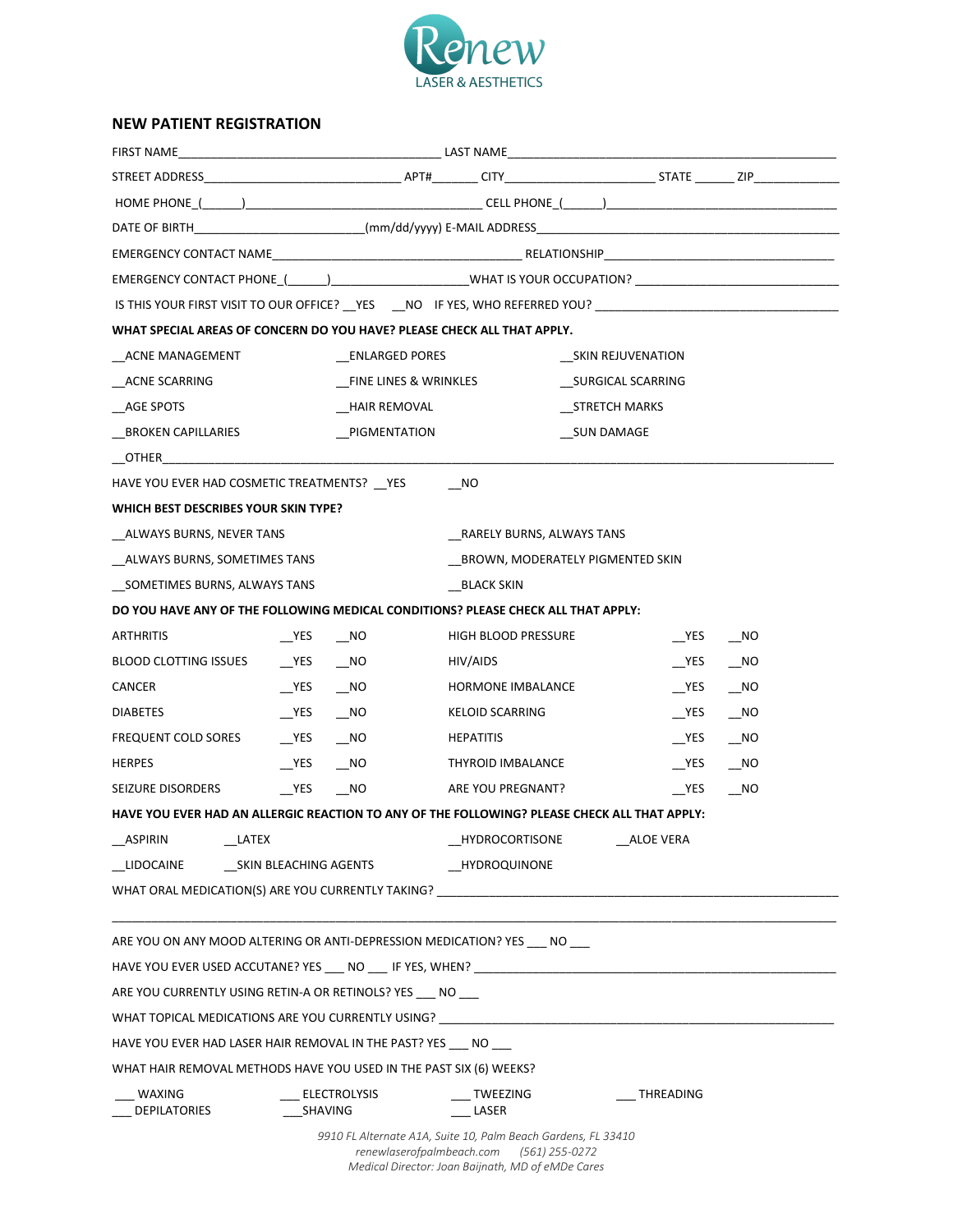

## **CONSENT FOR ALEXANDRITE OR Nd:YAG LASER THERAPY**

PATIENT: \_\_\_\_\_\_\_\_\_\_\_\_\_\_\_\_\_\_\_\_\_\_\_\_\_\_\_\_\_\_\_\_\_\_\_\_\_\_\_\_\_\_\_\_\_\_\_\_\_\_\_\_\_ I am aware that Alexandrite or NdYAG laser treatment is utilized for hair removal and/or photo facials. I understand the nature, goals, limitations and possible complications of this procedure. I have had the opportunity to ask questions about the procedure, it's limitations and possible complications (see below).

I clearly understand and accept the following: 1. The goal of the laser treatment, as any cosmetic procedure, is improvement and not perfection. I understand my result might not be perfect. In the case of Lasertrolysis (removing hair using a laser), and/or photo facials the number of necessary treatments is dependent on several factors including skin color, tan and hair color. 2. There may be more treatments necessary than I anticipated. 3. The Alexandrite and NdYAG lasers have shown that they can reduce hair permanently or cause profound hair growth delay, but results will definitely vary from person to person. 4. The treatment fees have been discussed with me and I understand them. The fee at the time of service is for that procedure only. There will be a charge on all subsequent procedures. 5. There is no guarantee that the expected or anticipated results will be achieved. 6. I authorize the use of any photographs taken for teaching and other viewing purposes.

The Alexandrite and NdYAG laser pose an acceptably low risk of complications. As of March 1998, treatment with the Alexandrite or NdYag lasers has caused no significant complications to occur; however, side effects most certainly will occur as more and more patients are treated. Tests and studies are ongoing regarding laser-induced hair removal. Although complications seem to be infrequent following Alexandrite, NdYAG laser-induced hair removal, I understand the following side effects of complications may occur, and I understand that compliance with aftercare guidelines are critical to healing, prevention or scarring, and hyper/hypo pigmentations, and/or are theoretically possible with the Alexandrite and NdYAG laser and could happen to me.

1. Discomfort at the treatment site with transient redness and possible some edema (swelling). 2. Decrease (hypo) or increase (hyper) in pigmentation typically lasting 1-3 months, however it may take 3-6 months to heal. 3. Loss of pigmented lesions such as freckles which may give the appearance of a loss of pigment. 4. Activation of cold sores (we try to minimize this by giving you medication before your laser treatment which has been very effective with other laser treatments. 5. Folliculitis (inflammation of the hair follicle). 6. Scars or loss of pigment will probably occur at some low frequency, although the incidence is not available yet because these problems have not yet been encountered. This can be attributed to the fact that large numbers of patients have not had this treatment yet. 7. Small blister and/or crusting. 8. Redness after treatment for about 2 days. 9. The laser center, medical staff and specific technicians will not be held liable if any of the above occurs.

| Patient's Signature  | <b>Print Patient Name</b>                                     | Date             |
|----------------------|---------------------------------------------------------------|------------------|
|                      |                                                               |                  |
|                      |                                                               |                  |
|                      |                                                               |                  |
| Technician Signature | <b>Print Technician Name</b>                                  | Date             |
|                      | 9910 FL Alternate A1A, Suite 10, Palm Beach Gardens, FL 33410 |                  |
|                      | renewlaserofpalmbeach.com                                     | $(561)$ 255-0272 |

*Medical Director: Joan Baijnath, MD of eMDe Cares*